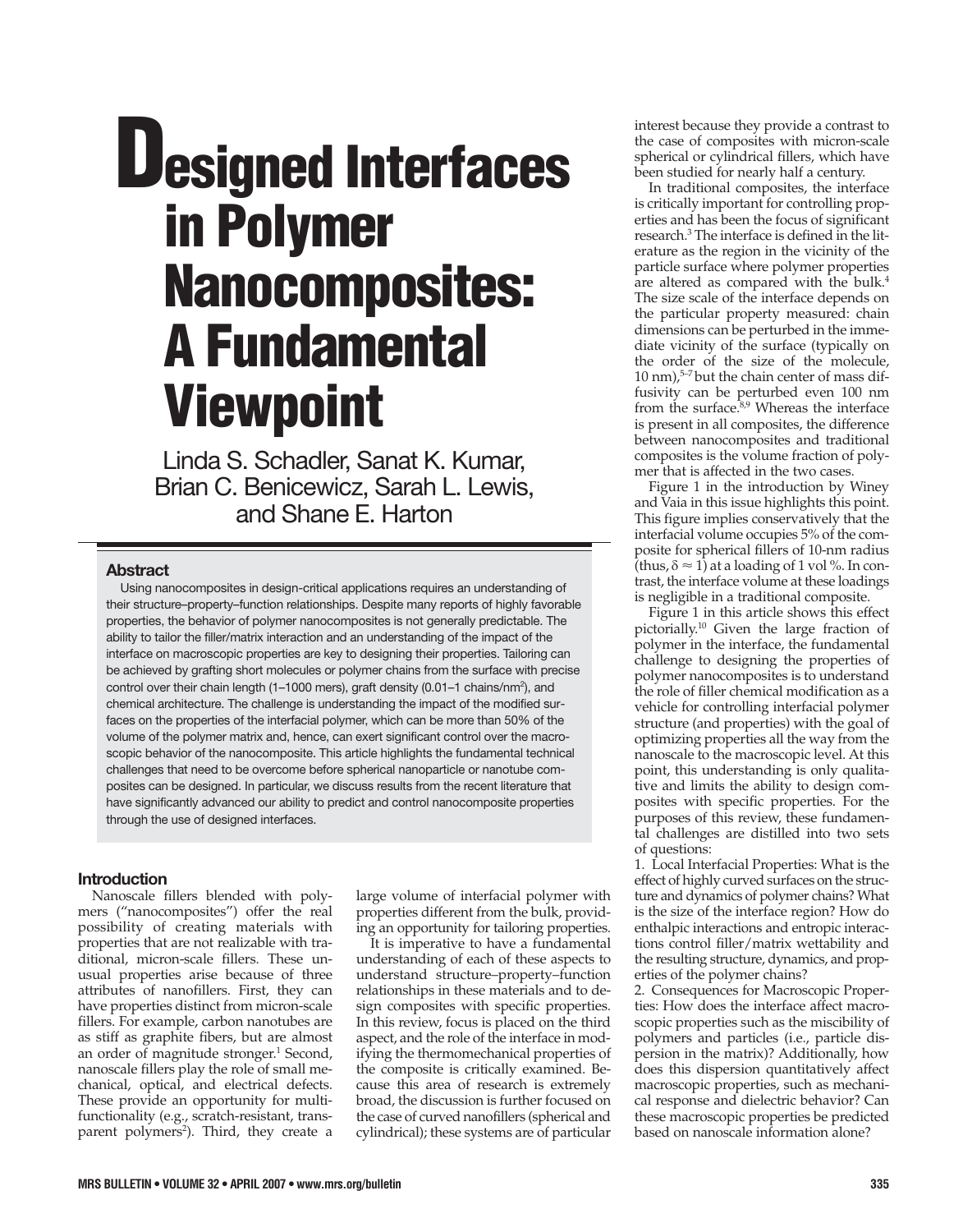

Figure 1. (a), (b) Schematic illustrations showing the difference in the volume of interfacial polymer (shown in blue) for nanocomposites compared with micron-scale composites. The area of red is about the same in the two images. (c) Schematic illustrations showing that the properties of the polymer change as a function of distance from the particle surface. (d) Scanning electron micrograph of a nanotube/polycarbonate fracture surface, showing the interface zone on the nanotube.<sup>10</sup>

With the questions defined, it is apparent that there is a need for systematic modeling and experimental studies that probe the effect of radius of curvature, and surface molecule chemistry, density, and length on the structure and dynamics of matrix polymer chains in the vicinity of a surface. For example, to predict particle dispersion requires "miscibility" maps similar to those derived for flat surfaces<sup>11</sup> (e.g., for melt intercalation into clays<sup>12</sup>). This dispersion will determine key quantities such as the structure and dynamics of the composite and thus enable us to relate nanoscale properties (e.g., wetting behavior, glass transition temperature, or dielectric relaxation) to macroscale properties. When this knowledge is quantitatively integrated from the molecular scale to the macroscale, the design process to create nanocomposites with specific properties is enabled.

While recognizing that both sets of questions and their interplay are critical to the understanding of the role of the interface on the properties of the resulting nanocomposite, this article will address primarily question set 1, which has been the focus of considerable experimental and theoretical research in the last few years. The understanding of the relationship of interfacial properties with the macroscale properties of the nanocomposite (question set 2), which is critical to the applications of these materials in an engineering context, however, is at a nascent stage, and is hence only briefly discussed in this article. The article begins by identifying key components from the traditional composites and thin-film literature that apply to nanocomposite design. The article then selectively describes the toolbox of modification methods available for tailoring the interface. Finally, by considering

separately the enthalpic and entropic effects at the interface, the challenges to the technical community are identified.

# Building from Traditional **Composites**

Fortunately, there is a large body of literature in the field of traditional composites that provides an excellent starting point for understanding the behavior of polymer nanocomposites.13,14 In addition, there are many models that provide accurate predictions of composite properties, for example, modulus and thermal conductivity.<sup>15-17</sup> At the micromechanical level, it is understood that aspect ratio, geometry, and inter facial shear stress are relevant parameters.<sup>18</sup> From this, it is expected (and observed) that nanoscale clays and high-aspect-ratio nanotubes should have the highest reinforcing capability.19,20 These models also predict that percolation should not depend on filler size, but that higher-aspect-ratio fillers will be more efficient for altering transport properties across a composite. It is also well understood from traditional composites that controlled dispersion and alignment of fillers is critical for wellcontrolled properties.

Traditional composites exploit the unique role played by the interface. There are many methods for compatibilizing fillers with the matrix, and significant research has been done to understand the chemistry of filler surfaces and, hence, to tailor interactions with the matrix. $21$  For example, work by McCullough's group<sup>22</sup> and Dibenedetto<sup>23</sup> bring rigor to understanding how the compatibility between the polymer matrix and fiber reinforcement is controlled by both enthalpic and entropic interactions between the two components. A review by Sottos and McCullough $24$  makes a point that is still relevant today: "In order to develop and evaluate such models (that include the interphase) . . . the properties of the interphase must be accurately known." This is a significant issue in traditional composites, but it is even more crucial in polymer nanocomposites, where the interface represents a much larger volume fraction.

# What Do Thin Films Teach Us?

Given the dominant role played by the interface, crucial guidance can also be drawn from the thin-film literature. One of the properties that is sensitive to polymer structure and mobility is the glass-transition temperature. Thus, it is often used as a metric to monitor thin-film behavior. Comprehensive work on polystyrene and poly(methyl methacrylate) thin films has shown that the glass-transition temperature  $T_g$  increases if the film interacts favorably with the substrate.25–28 In limited cases, it has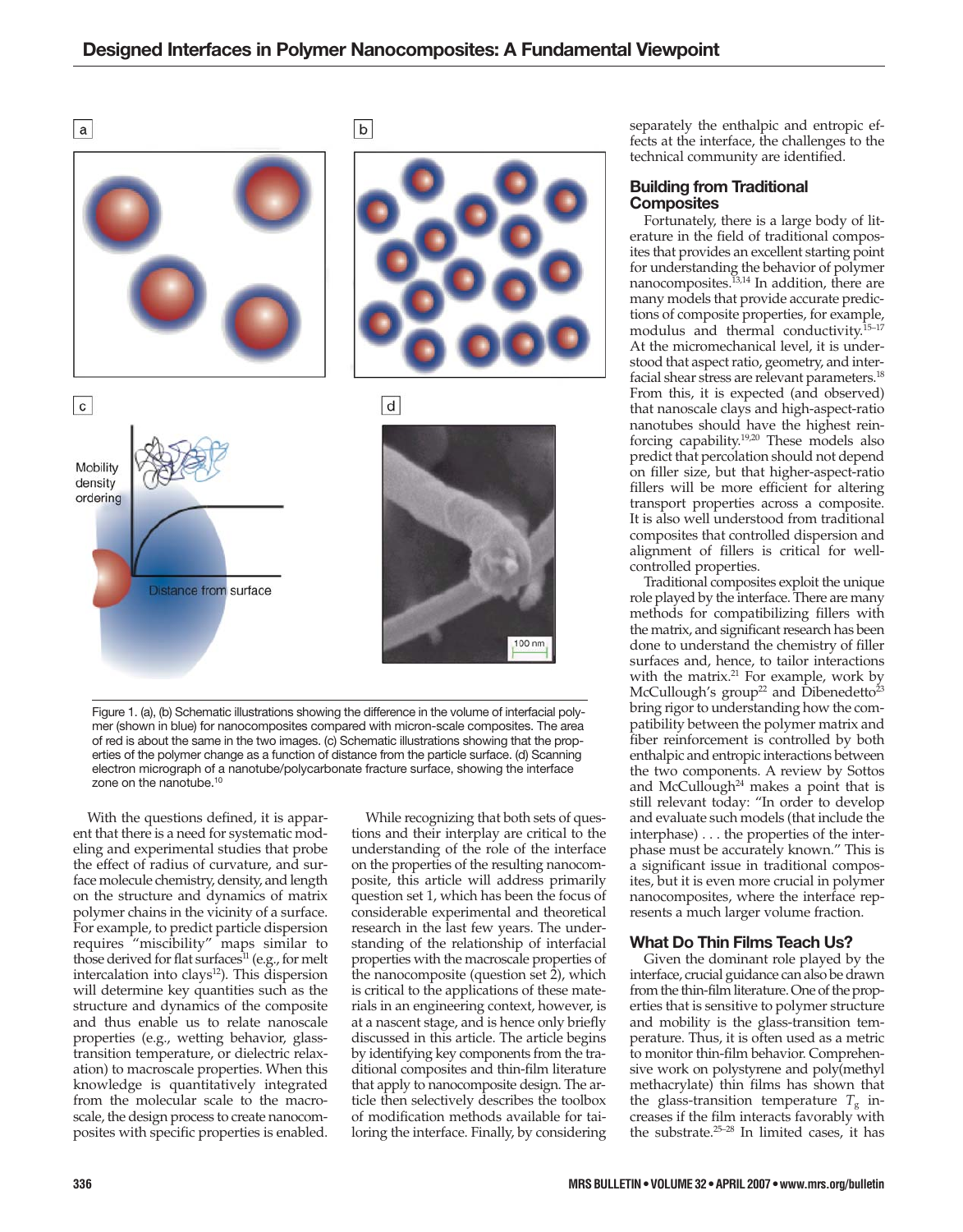been shown that increases in  $T_g$  reflect a reduction in the mobility of the interfacial polymer chains. On the other hand, in freestanding ultrathin films,  $T_{\rm g}$  decreases (Figure 2, open circles).29,30 Because of the small radius of curvature of the particles and the highly polydisperse particle spacing in typical situations, the application of the thin film work is not straightforward. Recent work $31$  by our group suggests that a quantitative correlation can be drawn between the thickness of thin films and the interparticle spacing in nanocomposites (Figure 2, solid circles) and that the interfacial width in the two cases is similar. $32,33$  In addition, the glass -transition temperature of a polymer nanocomposite can be raised or lowered with the addition of nanoparticles with attractive or repulsive interaction with the matrix. $34,35$  The mechanism causing these changes in  $T_{\rm g}$ , however, is currently under discussion.<sup>36</sup> Thus, from thin films, it is known that the effect of a surface can impact the polymer structure and properties more than a radius of gyration away and that the chemical interaction at the surface is a critical parameter that affects whether the  $T_{\rm g}$  increases or decreases.<sup>37</sup> This is important, because we shall assert that  $T_g$  can then be used in

bulk nanocomposite systems as a measure of the particle/polymer interaction. $31$ 

#### Toolbox for Interfacial **Modification**

To design and tailor the interfaces for specific properties and applications, a "toolbox" of methods for interface modification is necessary. This toolbox should enable the control of molecule length, graft density, and chemical composition. The attachment of short molecules to the surface provides an opportunity for tailoring the energetics of the polymer–surface interaction. Silane coupling agents (i.e., silicon-containing molecules covalently attached to the particle surface) are frequently used to functionalize the surfaces of silicon, aluminum, zirconium, tin, titanium, and nickel oxides. Less stable bonds can be formed with other oxides.<sup>38</sup> They may also contain reactive groups that can copolymerize with the matrix monomers: these are commonly used in thermoset polymers to covalently incorporate fillers into the matrix.

An alternative approach that has gained considerable popularity recently is the covalent attachment of polymers to the filler surface.<sup>39</sup> There are generally two



Figure 2. Comparison between the glass-transition response of polystyrene nanocomposites and polystyrene thin films as a function of interparticle spacing, which represents the film thickness for thin films and an average interparticle spacing in the nanocomposites. The x-error bars represent a 95% confidence level. Data from literature on freestanding ultrathin  $films<sup>29</sup>$  and supported  $films<sup>30</sup>$  are shown as open circles. (Taken from Reference 31.)

approaches to prepare polymer-grafted nanoparticles: grafting-to and graftingfrom methods. Grafting-to methods, in which polymers bearing functional end groups are attached to the appropriate surface, are restricted to low grafting densities because of the steric hindrance imposed by the already grafted chains. In the grafting-from approach, the initiating sites are attached to the substrate surface.<sup>40,41</sup> Polymerization is then conducted from the particle surface to prepare polymergrafted nanoparticles. Higher graft densities and molecular weights can be achieved. Recently, advances in controlled radical polymerization techniques (e.g., nitroxide-mediated polymerization, atom transfer radical polymerization, and reversible addition-fragmentation chain transfer polymerization) have greatly facilitated the controlled synthesis of these polymers and, thus, our ability to design these interfaces.  $42-47$ 

Collectively, these methods (and others not mentioned) are exciting because a toolbox of methods is available that enables researchers to design interfaces with several levels of control over chemistry, chain length, chain density, and layer thickness. In some cases, short molecule modification will be ideal, in others a heterogeneous surface, whereas for a third, high graft densities with a homogeneous layer thickness may be desired. The challenge remains, however, to understand which interface structures are optimal for achieving specific composite properties.

#### Characterization of Nanocomposites Formed from **Functionalized Nanoparticles**

The premise of this article is that to understand the structure–property–function relationships in nanocomposites, a fundamental understanding of the effect of the large surface area of nanofillers on the interfacial polymer structure and properties must be developed. It appears well accepted in the literature that the dispersion of the particles in a polymer matrix can be greatly facilitated by creating particle surfaces that are wet by the polymer. In addition, one fundamental property that is sensitive to the wetting properties of the interface and can be measured with relatively minor mechanical and electrical perturbations is the glass-transition temperature. This section, therefore, focuses on this property, where it is used as a measure of the filler/matrix interaction with the implicit understanding that the filler/ matrix interaction is also known to affect the mechanical, optical, electrical, and thermal properties of bulk nanocomposites as well as dispersion.<sup>2,46,47</sup> It is the degree to which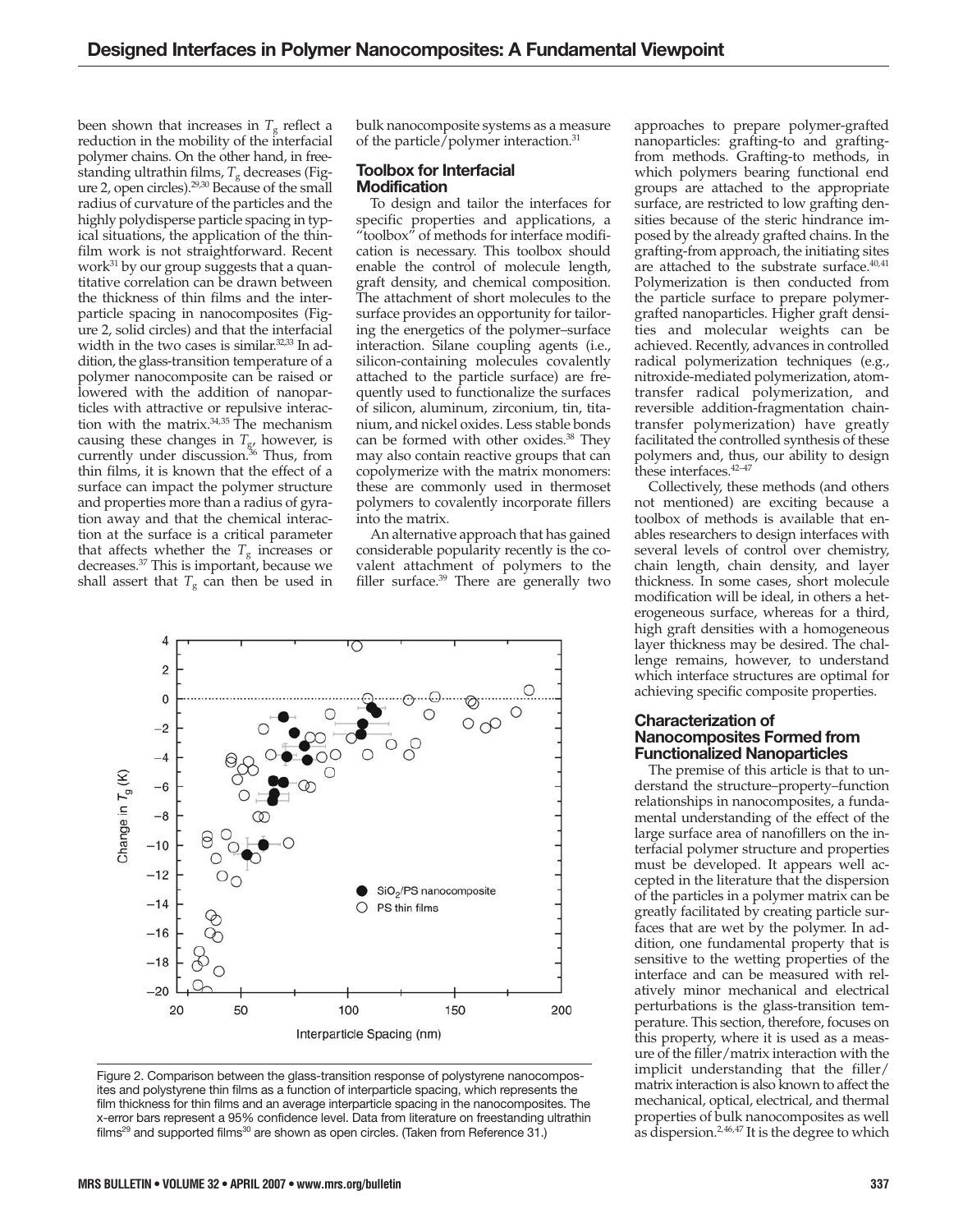each of these properties is affected by the interface that is not known quantitatively.

#### Enthalpic Control of Interfacial **Properties**

Consider first the role of short molecules on the filler/polymer interaction. In this case, entropic effects play a small role, and energetic interactions control the interfacial behavior. It is well known that the nanoparticle surface can be modified with silane coupling agents so as to affect many properties, including the glass-transition temperature. The hypothesis from the literature is that if the surface is attractive to the polymer, then  $T_g$  will increase. If it is neutral,  $T_{\rm g}$  will not change, and if it is repulsive, or nonwetting,  $T_{\rm g}$  will decrease.<sup>25,48</sup>

The adsorption energy of a polymer segment is the difference between the energy of interaction of a polymer segment with the surface  $(\varepsilon_{ps})$  and the interaction of the same segment when it is interacting with another polymer segment  $(\varepsilon_{\text{pp}})$ , that is,  $\varepsilon_{\text{ps}} - \varepsilon_{\text{pp}}$ . If the interactions are modeled as being purely dispersive in character, then the solubility parameter of the surface and the polymer can describe the energetic interactions in the system.49 In this situation, the adsorption energy of a segment to the surface is  $\propto -\delta_p \times [\delta_s - \delta_p]$ , where  $\delta$  denotes the solubility parameter of the surface and the polymer, respectively, for subscripts p and s, and the negative sign after the proportionality sign is because the energy of interactions are generally negative while the solubility parameters are positive.

Thus, polymers will wet the surface if  $\delta_s \geq \delta_p$ , and the miscibility of the polymer and the particle, and hence the  $T_g$  shift, should scale with the difference in the solubility parameters. Additionally, the surface area of the particles can be used to normalize across particles of different size and volume fractions. Although these ideas were presented for micron-scale composites, they were only tested in limited cases and for positive interactions.23

To test this simple set of ideas on nanocomposites with a range of interactions, Figure 3 shows data from the literature for the changes in  $T_{\rm g}$  in nanocomposites.<sup>50,51</sup> Cohesive energy density values were obtained from the literature<sup>52</sup> and in some cases were estimated based on similar materials or using group theory.<sup>53</sup> Figure 3 shows that these ideas work rather well for the range of systems examined here. Significantly more systems must be tested to establish the general power of this approach, which is analogous to the highly successful regular solution theory for bulk miscibility. It is important to note that there are significant limitations to this



Figure 3. Plot showing the effect of the difference in the solubility parameters multiplied by the surface area as a function of glass-transition temperature. The glass-transition data include meltprocessed ZnO/polystyrene<sup>50</sup> and calcium carbonate/poly(methyl methacrylate) composites<sup>51</sup> with several surface modifications as well as data generated by our group on solution-processed silica/ polystyrene nancomposites using both as-received and fluorinated 15-nm silica.<sup>64</sup>

approach, including the error caused by specific interactions and estimation of surface area based on particle size. Nevertheless, it is encouraging to see the correlative ability of these ideas in understanding the behavior of  $T_{\rm g}$ .

#### Entropic Control of Interfacial Properties

Wettability can also be controlled by entropy. Consider cases, therefore, where enthalpic interactions are minimized, such as when nanofillers with long-grafted polymer chains are placed in matrices of the same chemistry. This problem is essentially that of the wetting properties of curved brushes, especially when the particle sizes are in the nanoscale. Until a decade ago, most theoretical efforts in this area modeled flat surfaces and then accounted for the particle curvature at the level of the Derjaguin approximation. Although this approach should work for micron-scale particles, it is likely to be incorrect for spherical nanoparticles. More recent theories have recognized this fact and have explicitly accounted for the role of curvature in both theory<sup>11,54</sup> and simulations.<sup>55</sup> For chains grown from curved surfaces, the effective crowding decreases with increasing distance from the surface, because the volume available to the polymer segments increases with the square of the distance from the particle center. Thus, even though chains may be strongly extended at the particle surface, they may locally assume Gaussian conformations some distance away.56

Whereas this diminished crowding issue is well appreciated when curved brushes are placed in a small molecule solvent, the corresponding behavior in the presence of polymeric solvents is not clear. For flat surfaces and a given graft chain length, *N*G, there exists a critical matrix length, *N*matrix, beyond which free melt chains will not wet the brush. This autophobic dewetting effect is purely entropic in origin when the grafted and matrix chains are chemically identical and represents a balance of two competing tendencies. Wetting is favored because the system gains translational entropy by mixing brush chains with the matrix. This is balanced by the loss of entropy of the melt chains when they are placed in the geometrically crowded environment of the stretched brush. Theory and some experiments show<sup>11</sup> that this transition occurs when  $N_{\text{matrix}} \approx N_G$  for the case of flat brushes.

Self-consistent mean-field calculations<sup>57</sup> for the wetting behavior of polymer melts on spherical surfaces with grafted polymer chains were used to explore the consequences of particle curvature.<sup>58</sup> The roles of brush molecular weight, brush density, and the particle radius of curvature were systematically explored while examining long-enough matrix chains to remain in the limit of infinite matrix molecular weight. Although the system has no net "excess" enthalpic interactions between the grafted polymer and the matrix homopolymer, there is an effective mean-field interaction  $(\chi_{\text{eff}})$  that arises because of the entropic penalty associated with the interface formed between the brush and the matrix chains. The effective mean-field interaction is estimated following the ideas of Helfand,<sup>59</sup> and the results show that for a fixed grafted chain length and grafting density, the interaction parameter becomes smaller with decreasing particle radius. Further, it scales with  $N_{\rm G}$  as  $\chi_{\rm eff}$   $\sim$   $N_{\rm G}^{-1.1}$ (Figure 4). Flory's theory for bulk miscibility<sup>60</sup> suggests that the grafted chains and  $\text{matrix} \leq N_{\text{G}}^{\text{+11}}$ . This result is very similar in functional form to that derived for planar brushes,<sup>5</sup> except that the prefactors ignored in this scaling analysis are strongly dependent on particle radius.<sup>61</sup> This theoretical result suggests that longer grafted chains (i.e., higher  $N<sub>G</sub>$ ) indeed will be more wettable. Furthermore, miscibility is enhanced for smaller particles—a significant result, as it is hard to mix polymers with small bare nanoparticles.62 Thus, these theoretical results confirm the hypothesis that the use of brushes should enable the facile tuning of the interfacial properties of these nanoparticles, presumably facilitating the creation of nanocomposites with any desired structure and properties.

Recent preliminary experiments lend credibility to the assertion that the wetting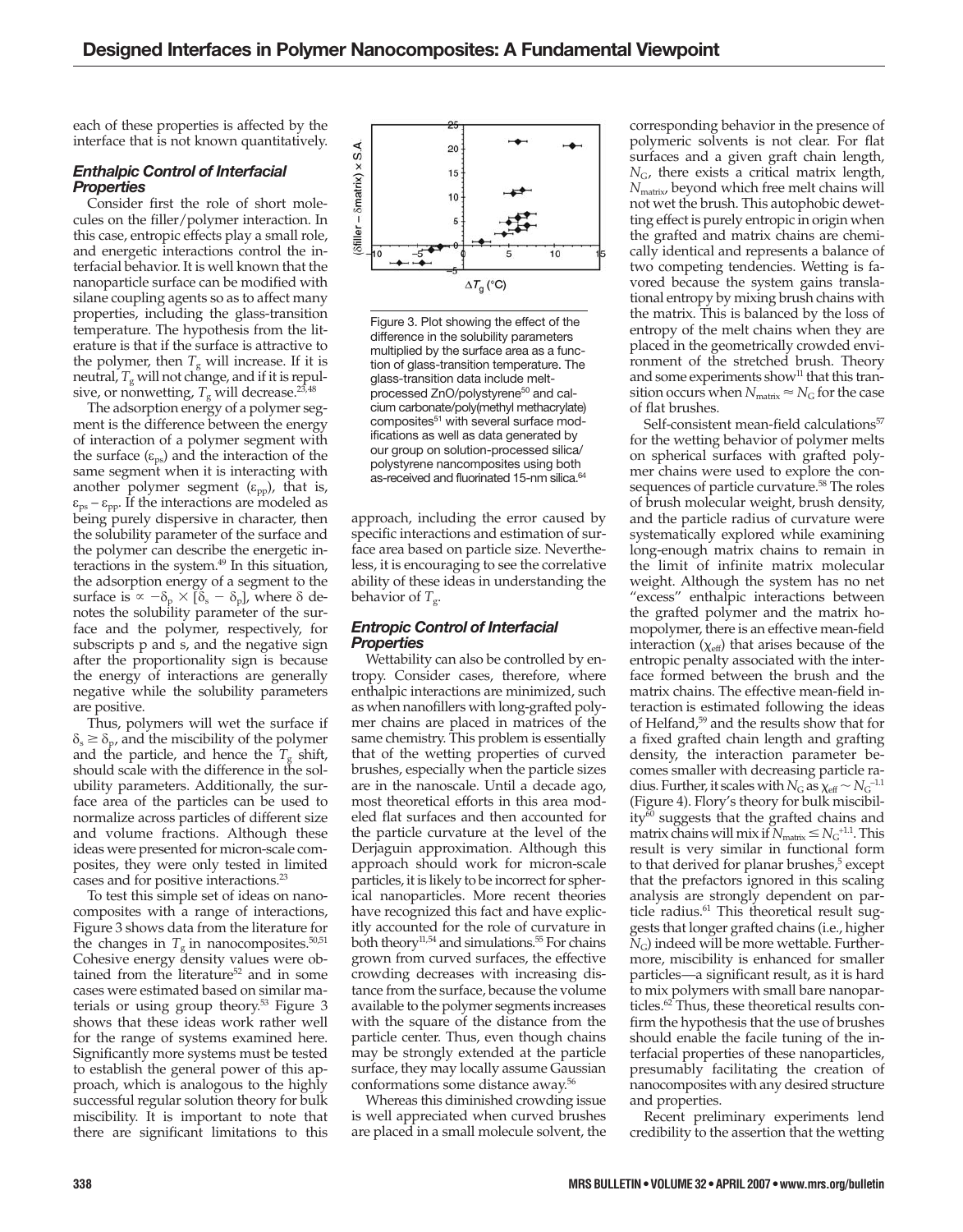behavior of the particles can be controlled by the use of grafted polymer chains.<sup>62</sup> Dense polystyrene chains were grown on silica particles with a nominal diameter of  $14$  nm using reversible additionfragmentation, chain-transfer (RAFT) polymerization.46,47 This method enables simultaneous control of both  $σ$  (0.05–  $0.8 \text{ chains}/\text{nm}^2$ ) and  $N_\text{G}$  (to molecular weights of more than 100,000 g/mol) of the grafted polymer without sacrificing the polydispersity index (PDI,  $\leq$ 1.2) of the resulting chains. Figure 5 shows the effect of changing  $N_{\text{matrix}}$  with  $\sigma \approx 0.27$  chains/nm<sup>2.63</sup> For  $N_{\text{matrix}}/N_{\text{G}}$  ratios of  $>1$ , the polystyrene matrix dewetted the particles and the glass-transition temperature of the matrix was reduced. For ratios  $\leq 1$ , partial wetting and an increase in  $T<sub>g</sub>$  were observed. This suggests that the controlling variable is  $N_{\text{matrix}}/N_{\text{G}}$  for the case of a fixed σ. Figure 5b shows a study64 in which the *N*matrix/*N*<sup>G</sup> ratio was held constant



Figure 4. Plot of the effective interaction parameter,  $\chi_{\text{eff}}$ , for a matrix of effectively infinite molecular weight as a function of graft chain length. The three plots correspond to three different grafting densities, (a)  $\sigma = 0.50$ , (b)  $\sigma = 0.66$ , and (c)  $\sigma$  = 0.77, where in each plot the three lines correspond to three different particle diameters. These diameters are in units of lattice units, where each site is  $\sim$ 1 nm. The dashed lines show that  $\chi_{\rm eff} \sim N_{\rm G}$ <sup>–1.1</sup>.<sup>57</sup>

and the  $\sigma$  was changed. The plot is the change in glass-transition temperature as a function of  $\sigma N$ <sub>G</sub>. It is encouraging to see that the data appear to follow an apparently universal law across this limited range. Although these are interesting results, it is not clear from theory what the scaling laws should be, and this is only a hint of the work that must be done to achieve understanding.

#### Relationship between Local Interface Behavior and Macroscopic Properties

So far, the focus has been on the first set of questions posed in the introduction. Reflecting on the second set of questions requires that two issues be understood: first, how do the nanoscale interactions at the particle/polymer interface affect the dispersion of the particles? This is particularly important, because it has been suggested that the mechanical (and presumably



Figure 5. Plots of (a) the change in glass-transition temperature  $(\Delta T_{q})$  as a function of  $SiO<sub>2</sub>$  concentration for silica nanoparticles with 110,000 g/mol polystyrene on the surface, graft density of 0.27 chains per nm<sup>2</sup>, and matrix of various molecular weights (in g/mol), shown at the right in the Figure. Dashed lines are a quide for the eye. $63$  (b) The change in glass-transition temperature  $T<sub>g</sub>$  for polystyrene-grafted silica/ polystyrene nanocomposites as a function of the graft density  $\sigma$ , multiplied by the chain length of the grafted chain  $N_{\mathrm{G}}$ . $^{64}$ 

other macroscopic) properties of the resulting composites are sensitively determined by dispersion.<sup>65</sup> It has been recently appreciated across a wide range of systems (mainly micelles, star polymers, and more recently, particles with grafted brushes) that particle dispersion in polymer matrices is facilitated when the molecular weight of the polymer matrix is smaller than the brush chains.<sup>66–68</sup> However, it is unclear at this time if this result represents the equilibrium state of the system, or rather reflects the role of processing. This is highlighted in particular by the work of Bansal et al.,<sup>63</sup> who found that particles dispersed into matrices even when the matrix chains were much longer than the brush (i.e., even when the matrix did not wet the brush). Whereas this has become a topic of considerable interest in the community, with several unanswered issues, it is perhaps equally important that the relationship between the particle dispersion and macroscopic properties is not quantitatively understood at this time. Understanding this relationship, which is the second unanswered question, requires the development of multiscale models/experiments that can bridge across these scales. The use of micromechanical models can be helpful in predicting mechanical properties;<sup>69</sup> however, to design composites from the molecular scale to the macroscale, the role of the particle surface on interface region properties must be included not only for macroscopic property prediction<sup>70,71</sup> but to predict dispersion,<sup>72</sup> phase segregation,<sup>73</sup> and polymer crystalline structure.<sup>74</sup> Such multiscale tools are extremely challenging to develop75,76 and require not only modeling/experiments at all scales, but bridging across these scales. These next few years will be exciting as this field continues to emerge and we begin quantitative design of nanocomposites.

# Summary and Conclusions

Our results unequivocally point to the critical role played by the polymer-particle interface in controlling the local polymer structure in polymer nanocomposites. This ar ticle demonstrates that both in the cases where energetic interactions dominate and for particles with long-chain brushes (where entropic factors are crucial), the thin-film literature and traditional-composites literature can provide significant insight. While this work has provided a brief overview of current developments in this field, it is important to stress that much more experimental information is required to gain a thorough fundamental understanding. More effort must be expended in understanding how these nanoscale interactions affect the macroscopic properties of